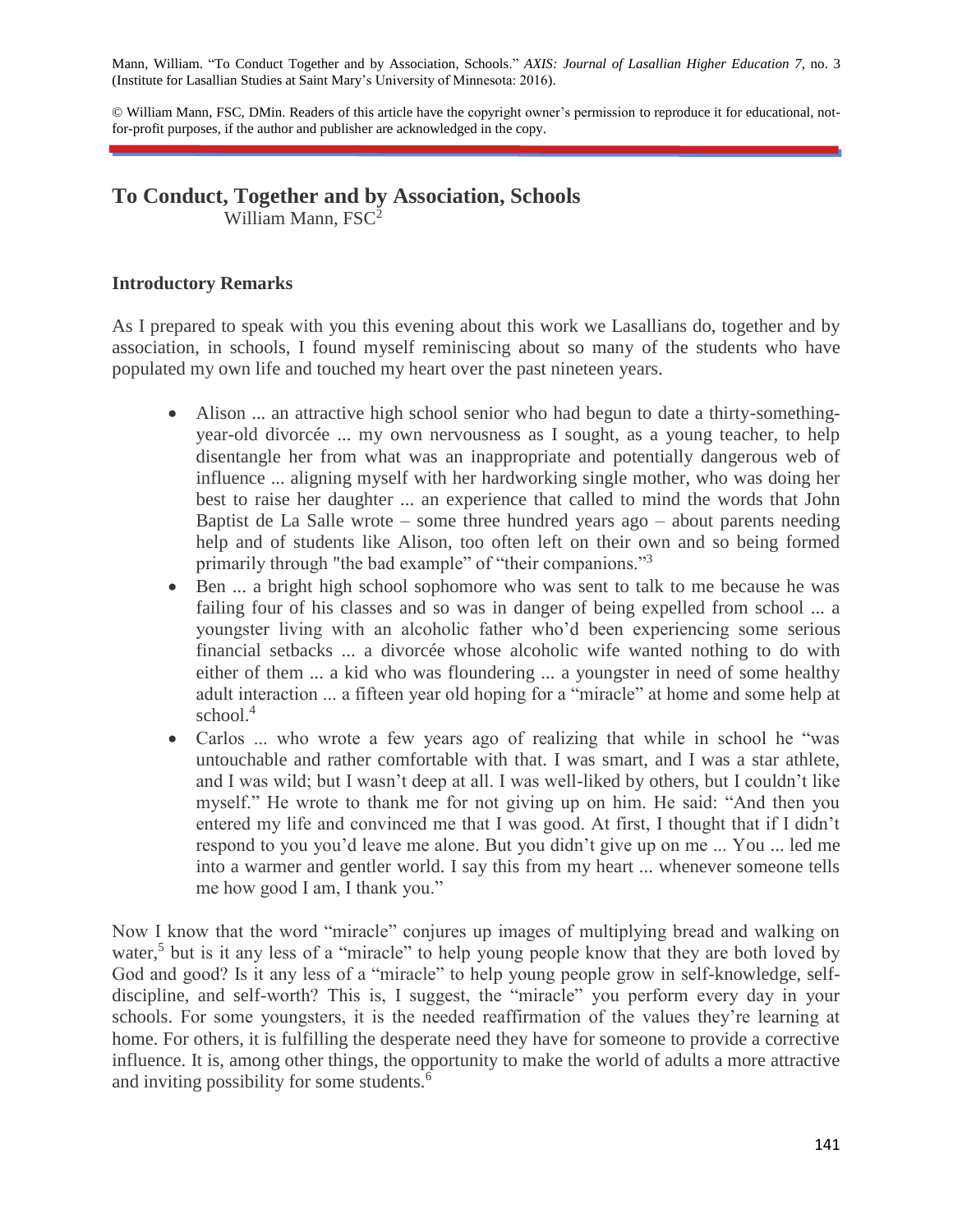The "school is often the most influential social system impacting the lives of the young,"7 and the teacher, is often in a privileged position to influence positively the life of a youngster who comes from a troubled or dysfunctional family or who, even while coming from a seemingly well-functioning family, is still in danger of "falling between the cracks."

I was one of those students who, for whatever reason, was in danger of "falling between the cracks." I didn't act up, but I needed help. Within me was "housed" that adolescent disconnect between a seemingly positive public perception and an inner world of turmoil and self-doubt; and I am here tonight to tell you that it was teachers just like yourselves who made a profound difference in my life and that I hope that each of you believes in the tremendous force for good you are and can be in the lives of the young people with whom you work.<sup>8</sup>

## **Together and by Association in Partnership**

As we gather tonight to think about this work of conducting schools, it is against this kaleidoscope of images of students and parents in need that I want to make *a first point* about the Lasallian schools we conduct; and that point is that they are conducted in partnership.<sup>9</sup>

## *An Evolving Partnership*

It is a partnership most often referenced – with that phrase from the time of John Baptist de La Salle and the first Brothers – as "conducting, together and by association, schools," something which originally implied the Brothers of one local community working together in association with the Brothers of all of the other communities and which has, in these graced days, evolved to include the quite remarkable and energizing manner in which Brothers and lay teachers are partnering together to conduct schools.<sup>10</sup>

There is something new and dynamic about the way the partnership of Brothers and laity, in the spirit of De La Salle, is going forward. This collaboration is "growing and branching out in various directions and … seems [in these days] to possess some unsuspected energy straining to break out."<sup>11</sup> This movement of the laity ... both here in the USA and Canada ... but also in the Philippines, Italy, Argentina, and elsewhere ... who claim a share in the spiritual vision and heritage of John Baptist de La Salle and who believe that De La Salle still has something to offer to the modern experience … is beginning to suggest previously unsuspected potentiality.

#### *Sometimes Exhilarating but Seldom Easy*

This partnership by which we "conduct, together and by association, schools" has always required intentionality and diligence. It has seldom been easy. During the early years of the Community in the seventeenth century, there was the emergence of a consensus among the first Brothers that running schools was a communal project.<sup>12</sup> The first Brothers – in a manner quite contrary to what was happening around them in the Little Schools of their day – appreciated that the conducting of their kind of school was something best done together in community with other kindred spirits.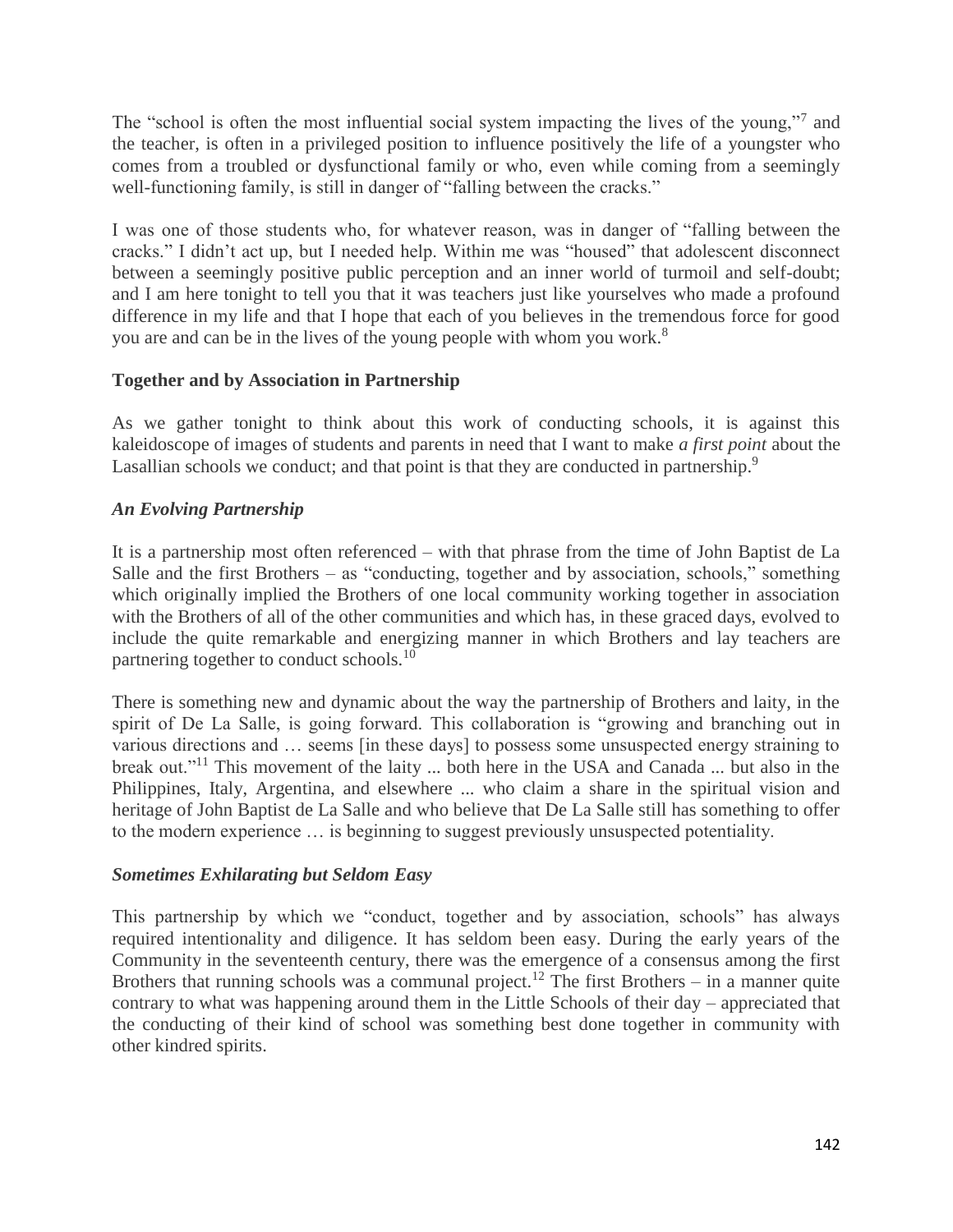There is great significance to the term "association," the shorthand way in which we articulate this Lasallian core principle; and it is one rooted in the experience of De La Salle and the first Brothers. We sacrifice and collaborate, together and by association, for the temporal and eternal well-being of youngsters who are not, strictly speaking, our own.

Think for a moment of the year 1690-1691, a time of crisis for the first Christian Schools of John Baptist de La Salle. It appeared that the schools were doomed to collapse. A growing number of the first Brother teachers had withdrawn from the Community. No new teachers were applying for membership. The young teacher candidates joining the Community had become entangled in "ecclesiastical politics" and had withdrawn from the Community and decided to go home. The teacher-training program for country teachers had collapsed. The aggressive and hostile Masters of the Little Schools of Paris had taken De La Salle to court and had entered and seized the classroom furniture in the schools. De La Salle's chief protégée had suddenly died, and De La Salle himself was so sick that he was, at one point, administered the Last Rites.<sup>13</sup> It was within this context that John Baptist de La Salle, Nicolas Vuyart, and Gabriel Drolin – a small group who "all together and by common accord" – "vow association and union to procure and maintain" this important work "even when we shall be the only three to remain ... and we shall be obliged to beg for alms and to live on bread alone."<sup>14</sup>

This is not the gesture of first fervor; the "heroic vow" is an act of hope, a prophetic response that "pierced the surrounding gloom."<sup>15</sup> They were together convinced that what they were doing [the work of these schools] was God's holy work, and they had the confidence that God would not abandon them or their important work; and so, in the face of hardship and trial, they vow "association and union."<sup>16</sup>

## **Characteristics of a Lasallian School**

And now I want to make *a second point* about the Lasallian schools we conduct; and that point is that this thing [conducting schools] that we do, "together and by association," is currently being realized through the lens of a deepening understanding about the characteristic qualities and identity of the Lasallian school.<sup>17</sup>

# *Schools Which Manifest God's Love*

The school, for De La Salle, is the work of a loving God,<sup>18</sup> and teachers are God's ministers.<sup>19</sup> God loves us, and God wants us to know this.<sup>20</sup> He wants all to come to the knowledge of truth and be saved.<sup>21</sup> For De La Salle, a quality school is the privileged context in which the Good News, which is on offer from God, can be heard and accepted.<sup>22</sup> And our zeal for the "salvation" of those entrusted to our care is God's goodness, and our faith, being made manifest.<sup>23</sup>

Recall, if you would in this regard, the story of Jesus and the disciples of John the Baptist. In response to the question, "'Are you the One who is to come or should we look for someone else?' Jesus replied: 'Go back and report to John what you hear and see: the blind receive sight, the lame walk, the lepers are cleansed, the deaf hear, the dead are raised, and good news is preached to the poor.<sup> $\frac{1}{2}$ </sup> Reaching out in care and concern – on behalf of someone else's child<sup>25</sup> – and doing something about the blindness of ignorance, the nakedness of confusion, the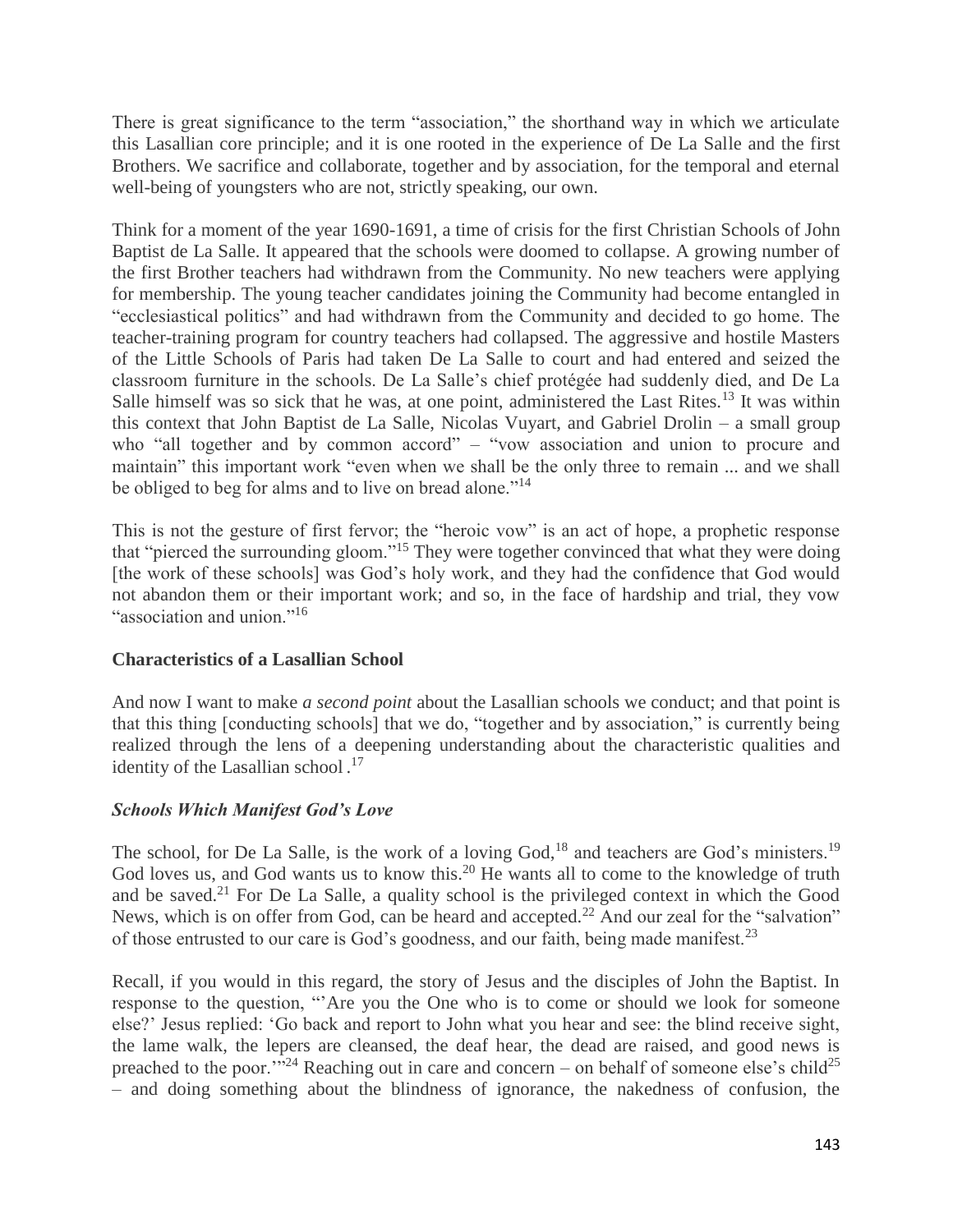loneliness of despair, and the hunger for love, self-esteem, and competence … this is faith overflowing in zealous action … these are the "miracles" occurring in Lasallian schools, by God's grace and your cooperation, every single day.

## *Schools Which Assist Parents*

Assisting parents and guardians in the education and formation of children was the role of the schools of De La Salle in seventeenth-century France<sup>26</sup> and this continues to be our role today ... assisting parents so preoccupied with "the constant concern of earning the necessities of life"<sup>27</sup>... single parents ... working parents ... assisting in the transformation of the lives of "the children of the artisans and the poor"<sup>28</sup> ... incarnating "in the flesh and blood world of my pupils, dying to myself, a *kenosis* even to the end of my life, so that the young may have life to the full and come to the glory which is their destiny"<sup>29</sup> ... not allowing youngsters to be claimed by the hedonism, self-centeredness, and consumerism of so much of modern culture ... not allowing them to be claimed by the chaos or random violence of urban settings ... "conducting, together and by association, schools" as the "ambassadors and ministers of Jesus Christ"<sup>30</sup> ... attempting to instill – as collaborators with divine providence – the values of unselfishness, service, sharing, compassion, honesty, and integrity instead of merely those attitudes of winning, grabbing, accumulating, consuming, and enjoying … or, in the words of feminist family-therapist Claudia Bepko, "the need to evolve definitions of power within families [and schools] that support the values of cooperation, mutuality, generativity, and creativity rather than those of domination, competition, and materialism."<sup>31</sup>

And this task of being an agent of transformation in the lives of the young is even more challenging for those of you who work with delinquents in child welfare institutions.<sup>32</sup> What comes to mind in this regard is a story I recently came across ... "the image of a man trapped after a mining disaster" ... "deep in the earth, dark as night ... cut off and alone" ... the miner is clawing at rocks with his bare hands ... abandoned and without hope ... when "in the distance, the sounds of tapping are heard" ... at first, perhaps an illusion ... ultimately, the joyful sound of deliverance.<sup>33</sup> This is a powerful image in which we might understand so many delinquent youngsters buried under the "garbage" of so much hurt and failure ... so many shallow promises yielding disillusionment ... youngsters too often unsuccessfully attempting, in all sorts of selfdestructive ways, to free themselves from the "prisons" in which they find themselves trapped … and then they hear of you … they sense you reaching out toward them … as with intentionality and diligence, you become their ally and possibly even a "savior."

## *Schools Which Are Built on Relationships*

The characteristic way Lasallians have accomplished all of this, from the time of the origins,  $34$  is built on an underlying tripartite relational formula. The relationship of teacher with student is, first of all, its key. Teachers invite students into a new [or renewed] way of understanding the world around them and of being and relating to one another. Secondly, students are apprenticed and schooled, under our tutelage, in the practice of helping others. Learning is fundamentally something we do in cooperation with one another; knowledge is something to be shared. The teacher should never rob the students of the opportunity to do for themselves, or for one another, what they can accomplish on their own.<sup>35</sup> And, thirdly, the teacher-to-teacher relationship<sup>36</sup>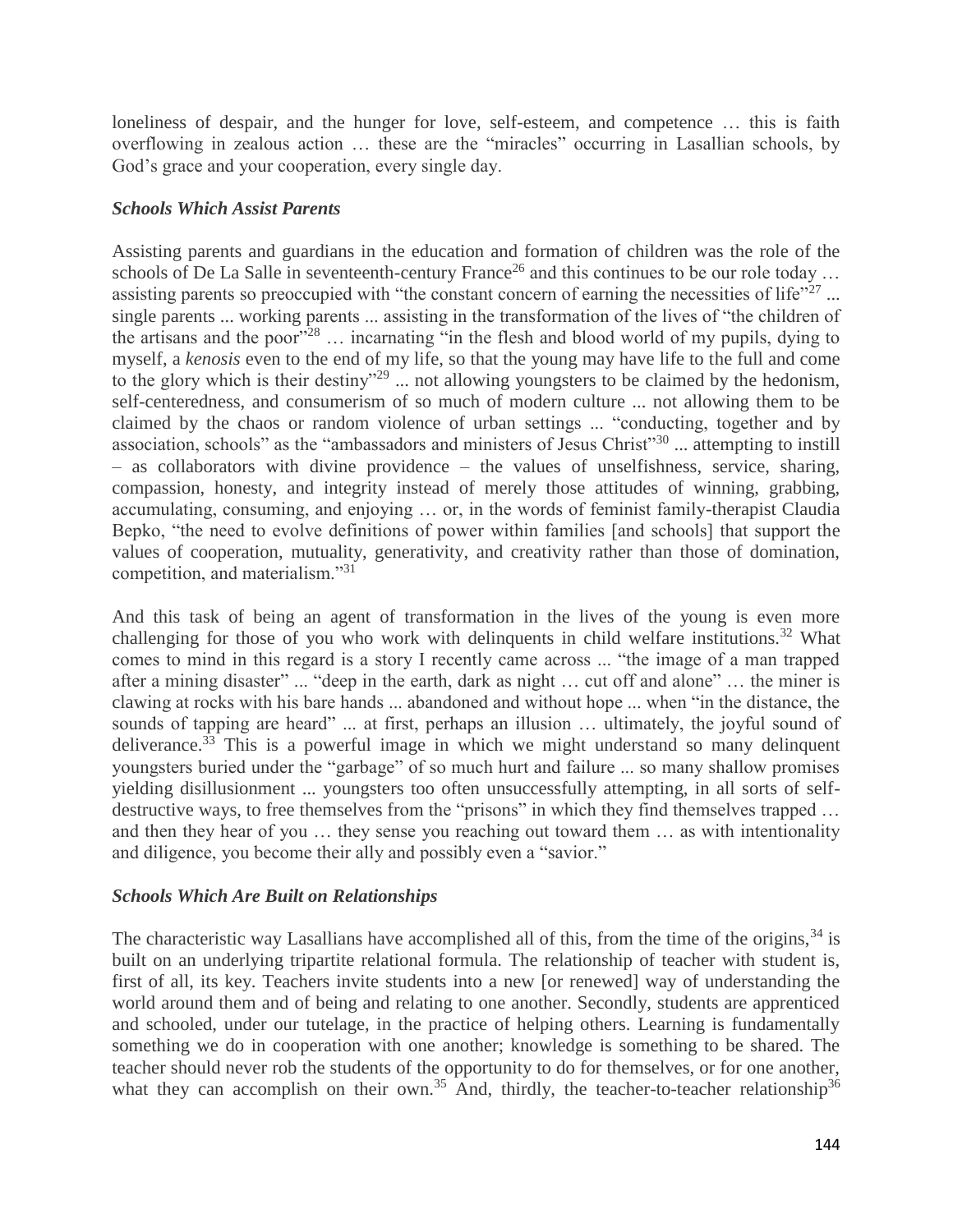provides the model in the Lasallian school of that which the students are being encouraged to emulate. "Example makes a much greater impression on the mind and heart than words."<sup>37</sup> Our personal integrity, academic zeal, and good work habits ... the quality of our dealings with one another ... the mutuality, caring, respect, and collaboration manifest in our relationships ... "conducting, together and by association, schools" … provides not only the model but also the credibility of the "invitation" the teacher proposes.

#### *Schools Which Are Conducted Gratuitously*

Another characteristic of the way in which these schools are conducted is that the schools are grounded in a deep sense of "gratuity," a word which means "given or done free of charge." The schools of De La Salle were conducted "gratuitously."<sup>38</sup> It is not my intention tonight to focus on the gradual shift – over many years – away from economic gratuity.<sup>39</sup> Rather, my intention here is to highlight another deep meaning of "gratuity" for Lasallians.

"Gratuity" is an interior attitude fundamental to the teaching and evangelizing relationship; it is a hallmark of Lasallian schools and of the relationships that teachers have with students. "With joy, then, say as Saint Paul does, that the greatest cause of your joy in this life is to proclaim the Gospel free of charge, without having it cost anything to those who hear it."<sup>40</sup> The faith that we have received is God's free gift to us; and as it was given to us freely, it should be offered to others "free of charge and entirely for the glory of God."<sup>41</sup>

Fairness, unbiased expectations, and un-preferential treatment of each and all is a hallmark of the relationship teachers have with students. "Guard against any human attitude toward your disciples," writes De La Salle.<sup>42</sup> "Show no partiality for any of the students, admiring only their piety, without paying attention to anything that is agreeable or attractive in their appearance."<sup>43</sup> Furthermore, he goes as far as to propose that the Brother teachers, at their annual retreat, should examine themselves about

whether you have not neglected some students because they were the slowest, or the poorest; whether you did not show favoritism toward others because they were rich, or pleasant, or naturally possessing more loveable qualities than others.<sup>44</sup>

We all know that this deep sense of spiritual and professional "gratuity" is not always so easy to achieve, and so we need one another's support and re-directing correction. We need "a community of the faculty" where each one might "constantly rekindle their own conviction from the common flame ... bringing to each one a collective enthusiasm."<sup>45</sup> We need one another if we are to do well this ministry that has been entrusted to us, and so it is that we conduct schools together and by association.

#### *Schools Which Are Mutually Transformational of Teachers and Students*

In writing of "the relationship of Brothers and students," Brother Miguel Campos in his introduction to the *Meditations for the Time of Retreat* states,

the Brother and students mutually educate one another to live the Gospel in their daily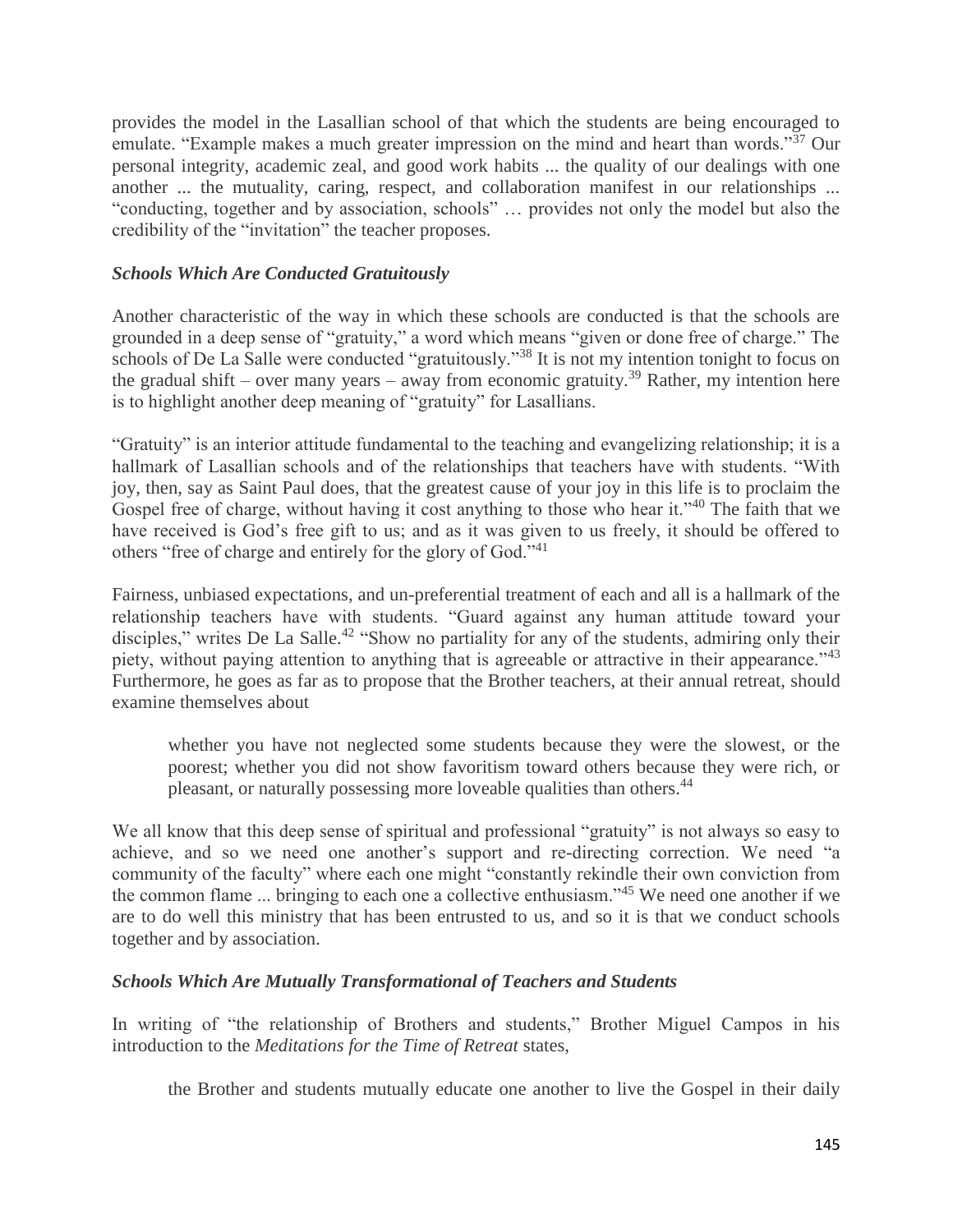lives not only verbally but in the interaction of the words and deeds of teacher and students.<sup>46</sup>

The Founder believed that Jesus Christ speaks to the teachers through their students. We hear in them the invitation to draw closer to God. This is what De La Salle meant when he wrote: "you can be assured that if you act this way [with an ardent zeal] for their salvation, God himself will take responsibility for yours."<sup>47</sup> Our efforts on behalf of a more full and glorious life for our students work a transformation in our own lives as we attempt to model for them, in word and deed, the values we propose for emulation. This is not a matter of mysterious and passive transformation. This was De La Salle's own experience with the first Brother teachers. In proclaiming the Gospel to others, the Gospel lays claim on our own hearts. Through them and for the sake of the Gospel, God gradually refashions us into the image of his Son.<sup>48</sup>

Lasallian education is, when all is said and done, a process of mutual transformation. We both teach and are taught. We help change their lives, and they help transform ours. This is the dynamic and evangelical unity of "conducting, together and by association, schools."

## **Conclusion**

So, by way of conclusion, I remind you that ours is a holy work and that, consequently, the school is holy ground. Recall, in this regard, the words God spoke to Moses on Mount Horeb:

Take off your sandals, for the place where you are standing is holy ground … I have indeed seen the distress of my people … I have heard them crying out … I have come down to rescue them.<sup>49</sup>

Tough street kids at the time of the origins in seventeenth-century France or the youngsters today in our urban and suburban schools<sup>50</sup> ought, in the words of De La Salle, to be shown the "solicitude … you would show for the children of a king."<sup>51</sup> "Engender Jesus Christ in their hearts."<sup>52</sup> "Look upon the children God has entrusted to you," De La Salle writes, "as the children of God himself."<sup>53</sup> "Recognize Jesus beneath the poor rags of those whom you have to instruct."<sup>54</sup>

And so this weekend as we come together to examine what we do "together and by association," I exhort you, in the words of the Founder:

You must not doubt that it is a great gift of God, this grace he has given you to be entrusted with the instruction of children, to announce the Gospel to them, and to bring them up in the Christian spirit ... It is God who has called you, who has destined you for this work, and who has sent you to work in his vineyard. Fulfill your ministry, then, with all the affection of your heart, working entirely for him.<sup>55</sup>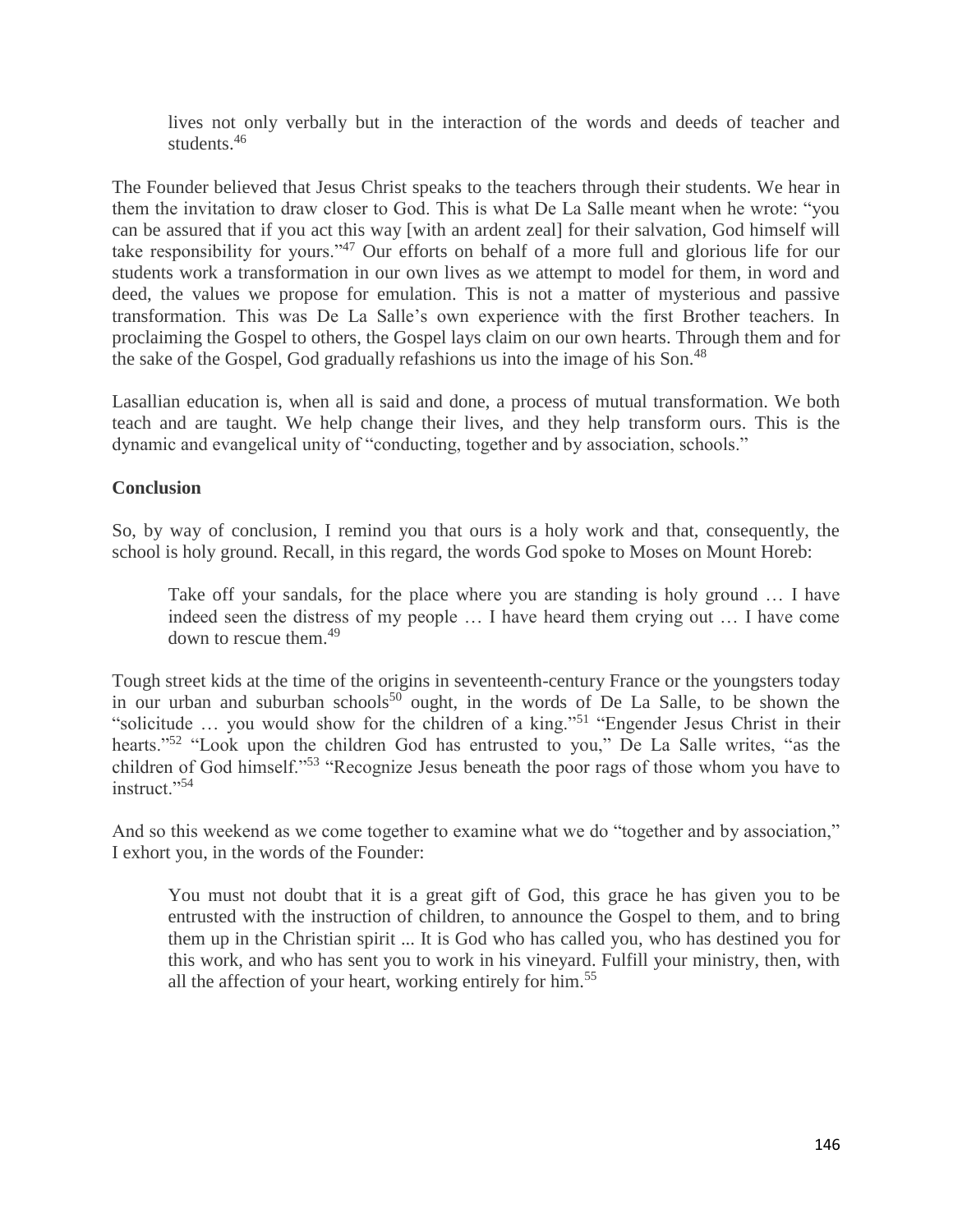#### **Endnotes**

1. This keynote address was delivered in Chicago on November 17, 1988, at the 18<sup>th</sup> Annual Huether Education Conference; and it has been edited a bit for publication. The Lasallian expression "to conduct together and by association schools ..." can be found in the *Vow Formula of 1694* and *The Rule of the Brothers of the Christian Schools* (Rome, 1987), #25.

2. Brother William Mann, who holds a Doctor of Ministry degree from Colgate Rochester Divinity School (1990), serves as the president of Saint Mary's University of Minnesota since 2008 and as the president of the International Association of Lasallian Universities (IALU) since 2015. He is a former vicar general of the Brothers of the Christian Schools (2000-2007). From 1984 to 1990, he served as the director of novices of the Brothers of the Christian Schools in Skaneatleles, NY.

#### 3. *Meditation* #194.1.

4. I have often wondered if he didn't get himself in trouble precisely so he could spend some "quality" one-on-one time with responsible adults who were focused on his needs.

#### 5. Cf. *Matthew* 14:13-33.

6. In Paul Zindel's novel *The Pigman*, we have a fictional presentation of the adult world through the eyes of adolescents. The boy John refers to his parents as "bore" and "the old lady." The attention John doesn't get at home is provided by a widower who has befriended a baboon at the local zoo. John's adolescent worldview is captured in these words: "She thinks she knows everything that goes on inside me, and she doesn't know a thing. What did she want from me – to tell the truth all the time? To run around saying that it did matter to me that I live in a world where you can grow old and be alone and have to get down on your hands and knees and beg for friends? A place where people just sort of forget about you because you get a little old and your mind's a bit senile or silly? Did she think that didn't bother me underneath? … Didn't she know how sick to my stomach it made me feel to know it's possible to end your life with only a baboon to talk to?" [*The Pigman* (New York: Bantam Books, 1968), page 144]. This is a view not altogether dissimilar from the curious metaphor Arthur Miller puts into the mouth of his character Willy Lowman in the play *The Death of a Salesman*: "You can't eat the orange and throw the peel away – a man is not a piece of fruit!"  $(1949)$ .

7. Source noted but unidentified.

8. For many parents and guardians, you become the ally they're hoping for when you give that extra bit of help with their kids.

9. "Brotherhood" was and remains a key element of De La Salle's foundational vision of education; ours is an educational network founded on the principle of fraternal collaboration and partnership. Since the 39<sup>th</sup> General Chapter of 1966-1967 and its decision, in light of Vatican Council II, to allow and embrace "co-education," we now more appropriately speak in the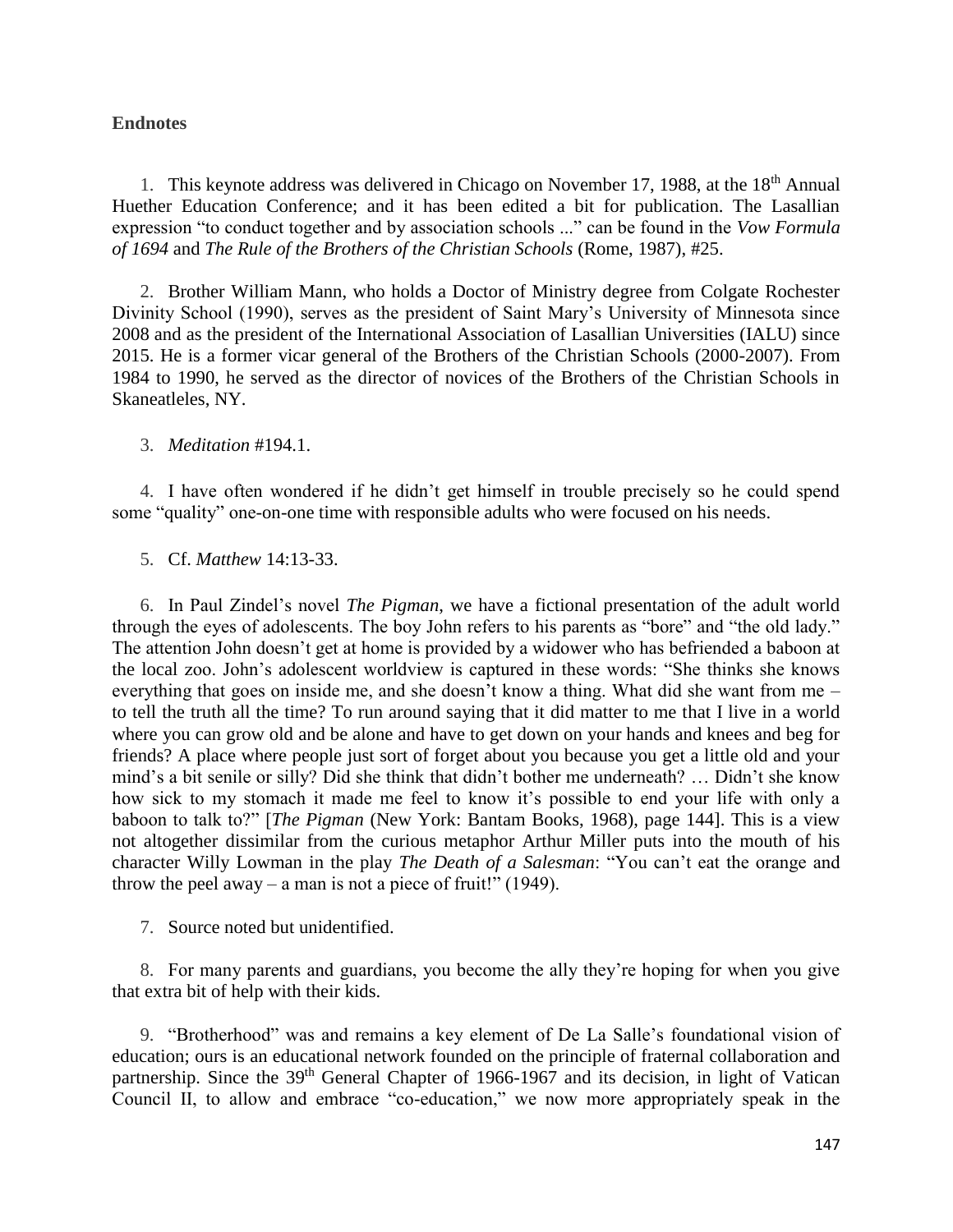schools we conduct of a spirit of brotherhood and sisterhood.

10. As encouraged as I am with this growing insight and reality of partnership, I believe a more fundamental partnership is currently being overlooked, or eclipsed, in this evolution. The primacy of the partnership with parents as the first educators of their children – parents who invite our involvement and collaboration in the education of their children – needs to find a voice and a place in this evolving understanding of partnership in Lasallian schools.

11. Source noted but unidentified.

12. This was predominantly an age of individual instruction. While belonging to a Guild, the Writing Masters worked one-by-one in their teaching of penmanship; and the Little Schools, which were not to be too close to one another, operated with one Master instructing a group of pupils one at a time.

13. Cf. *Saint John Baptist de La Salle* by William Battersby (New York: Macmillan Company, 1958), pages 107-119.

14. *The Heroic Vow of 1691*.

15. Source noted but unidentified.

16. In the face of the imminent demise of the Christian Schools, these three reaffirm their "resolve which for years had already guided their actions and their lives."

17. Cf. *Characteristics of Lasallian Schools* by USA Regional Education Committee (Christian Brothers Publications, 1986): a) the teacher as minister of grace, b) association, and c) the management of schools; and *Characteristics of a Lasallian School Today* by International Education Committee (Rome, 1987): a) attentive to the needs of the young, b) especially the poor, c) they associate, d) in a fraternal atmosphere, e) in order that the school "should function well," f) and in order to exercise their educational ministry, g) in the Church, and h) in creative fidelity to the charism of the Founder.

18. "God cannot truly desire this [that all come to the knowledge of truth and be saved] without providing the means for it and, therefore, without giving children the teachers who will assist them in the fulfillment of his plan … and you are the ones who he has chosen to help in this work," *Meditation* #193.3.

19. "Let it be clear, then, in all your conduct toward the children who are entrusted to you, that you regard yourselves as the ministers of God, carrying out your ministry with love and a sincere and true zeal, accepting with much patience the difficulties you have to suffer, willing to be despised by men and to be persecuted, even to give your life for Jesus in the fulfillment of your ministry," *Meditation* #201.1.

20. A more equitable share of this world's resources [by benefit of a quality education] becomes the context in which some young people are awakened to the Good News that Jesus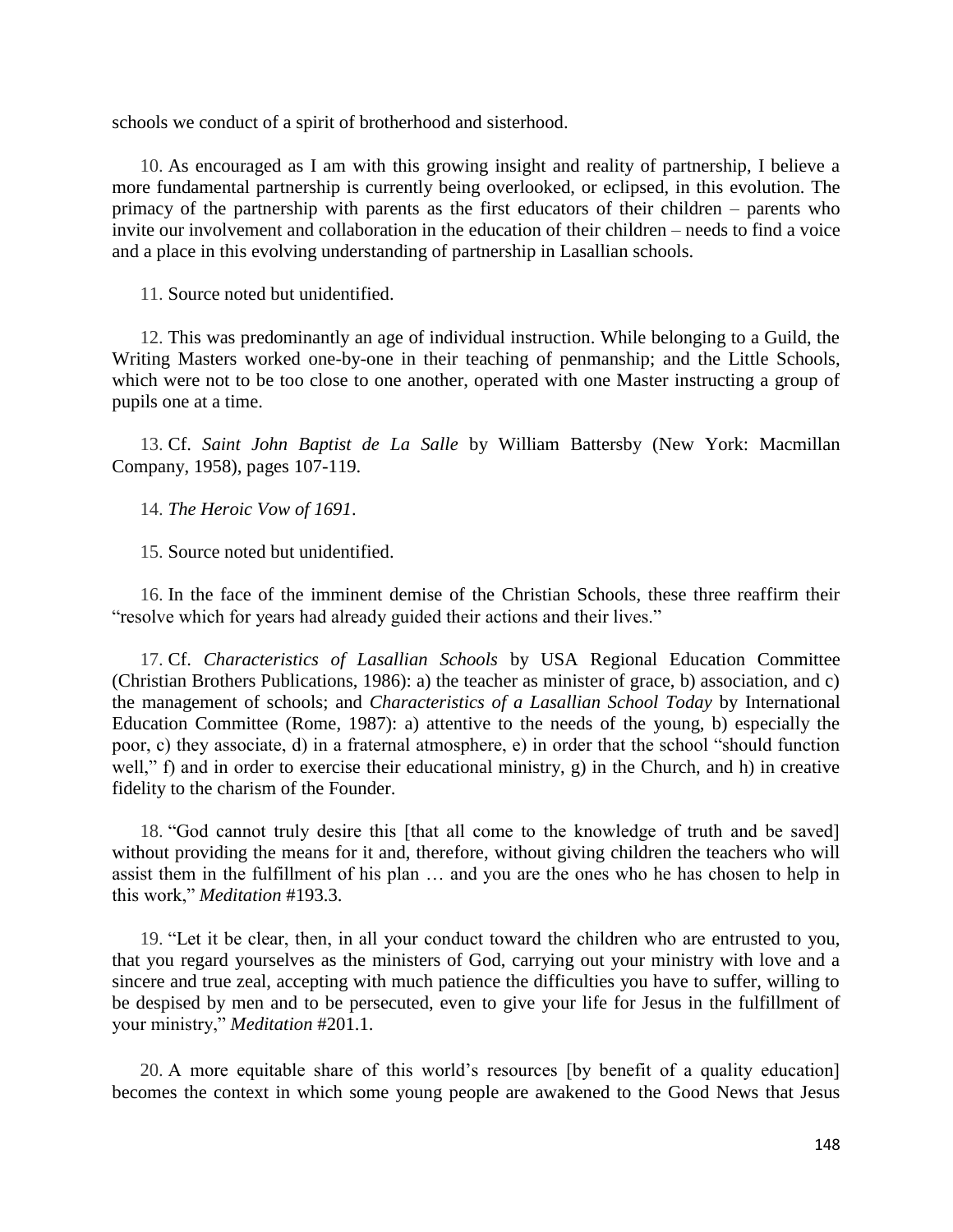Christ has come to bring fullness of life for all (*John* 10:10). A recent article about a seventeenyear-old graduate of my own *alma mater* who was brutally and meaninglessly murdered as he came home from school one day highlighted this very point. The quality of the total education and the atmosphere of the school provide not only the context in which "higher expectations" can be heard but also the portal for very real, tangible, experienced "higher expectations." Cf. "'Higher Expectations' in the Catholic Inner City High School" by William Harkins in *Momentum* 18 (February 1987), page 12.

21. Cf. *Meditation* #193.3.

22. A difference between the Catholic understanding of salvation and its Protestant alternative concerns the role each person plays in one's own salvation. De La Salle would say that only the act of our human will can separate us from the love of God in Jesus Christ. "The grace which Jesus Christ merited for us effects our salvation insofar as our will is brought to correspond with it," *Meditation* #195.1. Cf. *Meditation* #194.3.

23. Cf. *Meditation* #201.1 and #201.3.

24. *Matthew* 11:1-5.

25. Cf. *Meditation* #110 (Saint Joseph).

26. "You must, then, look upon your work as one of the most important and most necessary services in the Church, one which has been entrusted to you by pastors, by fathers and mothers," *Meditation* #199.1. Given the audience of school administrators and teachers with whom these remarks were shared and the desired emphasis on home-school collaboration, the focus of the remarks was intentionally restricted to the relationship of teachers with parents and guardians. Cf. *Meditation* #157.1, *Meditation* #193.2, and *Meditation* #194.1.

27. *Meditation* #193.2.

28. Cf. *The Rule of the Brothers of the Christian Schools* (Rome, 1987), #1.

29. "Introduction" by Miguel Campos in *Meditations for the Time of Retreat* (Christian Brothers Conference, 1975), page 43.

30. *Meditation* #195.2.

31. "Mary and John: Power, Power, Who's Got the Power?" by Claudia Bepko in *Family Therapy Networker*, Vol. 9 (6), November-December 1985, pages 47-49.

32. For example, Ocean Tides School in Rhode Island, Saint Gabriel's Hall in Pennsylvania, and La Salle School in New York, a tradition of educationally grounded "child welfare" work reaching back to Saint Yon (1702).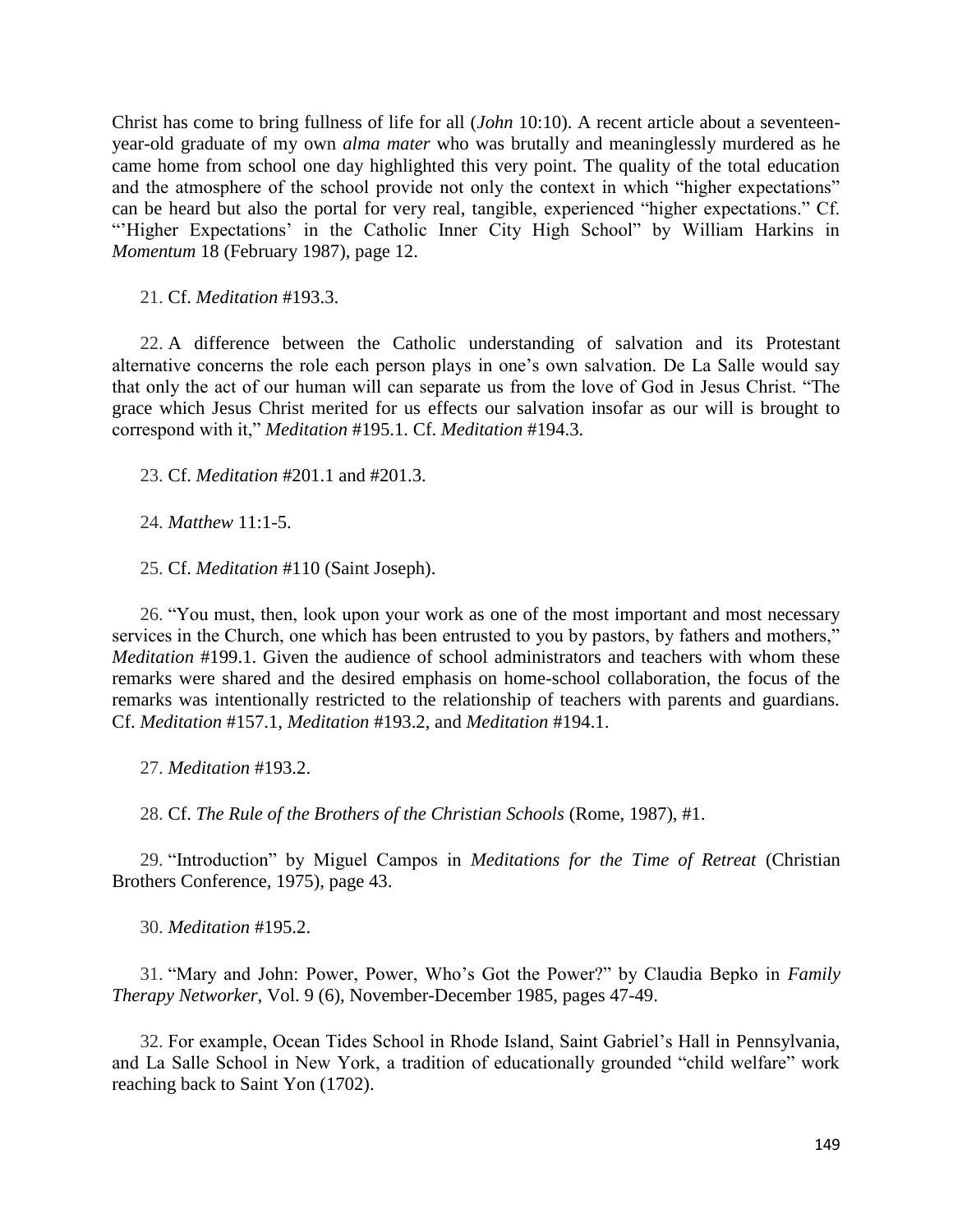33. Cf. Lutheran Pastor Dietrich Bonhoeffer's Advent Sermon delivered from a pulpit in London in 1933.

34. Cf. *The Conduct of Schools* by John Baptist de La Salle (1720).

35. The more gifted readers modeled "good reading" for those who were struggling. Those with a bit more bread to eat for breakfast shared in the "bread collection" with those not having sufficient food. Students were carefully paired on the classroom benches by the teacher. Numerous students served as "class officers" who assisted in the good running of the classroom.

36. "Brotherhood" was understood by De La Salle and the first Brother teachers as being "brothers to one another and older brothers to the students."

37. *Meditation* #202.3.

38. Cf. *Memoir on the Habit* (1689) and *Vow Formula of 1694*. Also, "The Brothers will not receive from their pupils or their parents any money or presents, however small, on any day or occasion whatsoever," *Rule of 1705*, #7.11; and "Have you accepted anything from your pupils? You know that this is in no way permitted," *Meditation* #92.3.

39. The Founder spent much time and energy – with benefactors, pastors, and those who financed care and education for the artisans and the poor in cities and towns – assuring necessary funding to run the schools gratuitously.

40. *Meditation* #207.2, referencing *I Corinthians* 9:18.

41. *Meditation* #194.1, referencing teaching more specifically; but see also, *Meditation* #196.3: "What have you in this regard that has not been given to you? And if it has been given to you, why are you boasting as if you had it on your own?" And in *Meditation* #194.1, De La Salle reminds us that we are merely "stewards of the wealth God has entrusted to us and of the talents which he has given us to work in his service."

42. *Meditation* #196.3.

43. *Meditation* #157.3 (Saint Joachim).

44. *Meditation* #206.1.

45. Source noted but unidentified.

46. "Introduction" by Miguel Campos in *Meditations for the Time of Retreat* (Christian Brothers Conference, 1975), page 23.

47. *Meditation* #205.2.